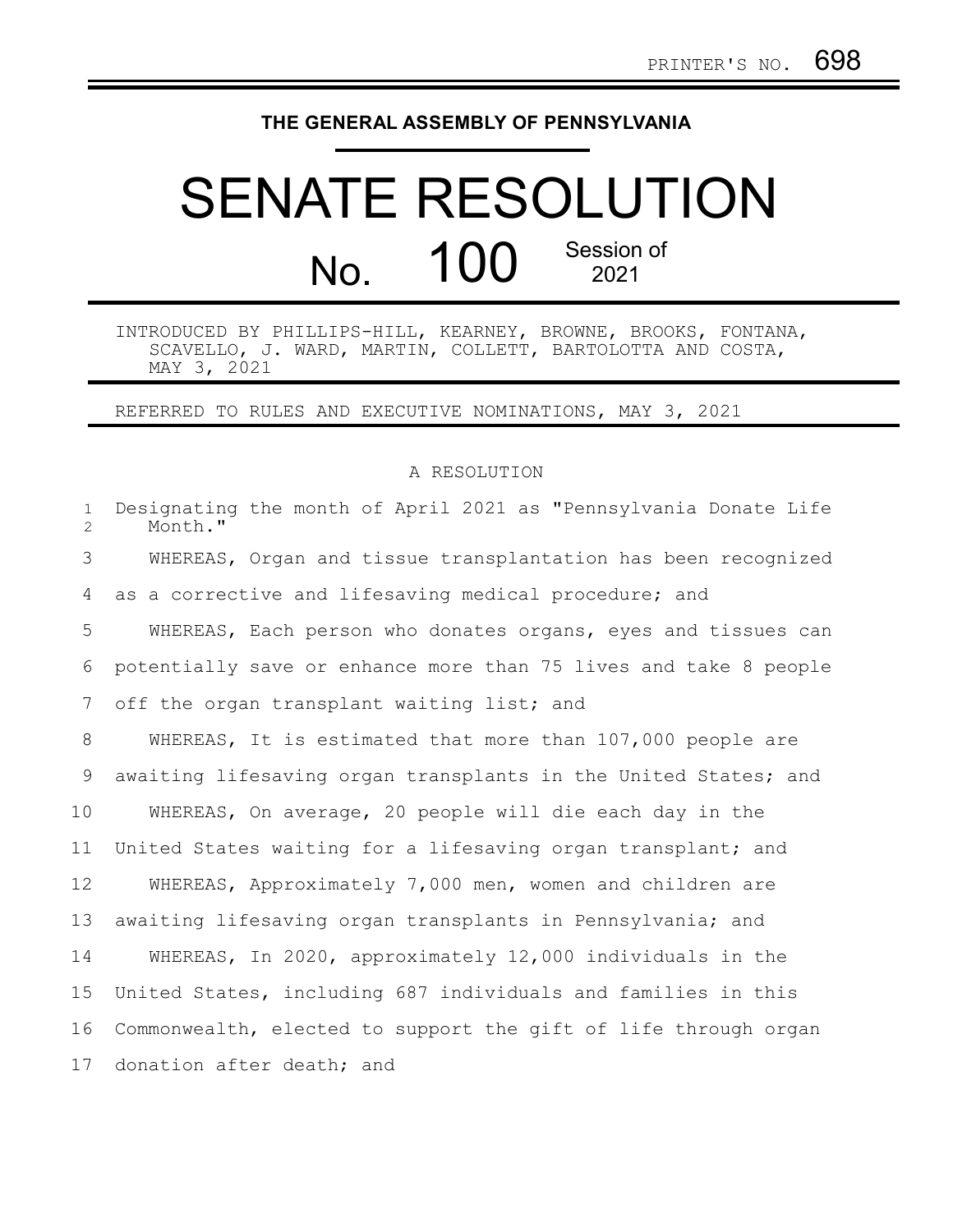WHEREAS, This Commonwealth has 18 transplant centers and is recognized as the world leader in organ and tissue transplantation; and 1 2 3

WHEREAS, State law enables citizens to donate their organs and tissues through placing the donor designation on the driver's licenses or State identification cards and also allows relatives to consent to the donation of organs and tissues of a deceased family member; and 4 5 6 7 8

WHEREAS, A vital component of the continuation and advancement of organ transplantation is the recovery of donor organs and tissues; and 9 10 11

WHEREAS, The lifesaving work of transplant team medical professionals and researchers to improve techniques and antirejection drugs has resulted in a significant increase success rate for organ transplantations; and 12 13 14 15

WHEREAS, Pennsylvania is a national and international leader in the field of donation and transplantation, but the number of people in need of transplants far exceeds the number of organs and the amount of tissue available; and 16 17 18 19

WHEREAS, Despite the progress made in Pennsylvania's Organ and Tissue Donor Awareness Program through the efforts of the Commonwealth's organ procurement organizations, Gift of Life Donor Program and the Center for Organ Recovery and Education and their partnering hospitals and exceptional health care workers, the growing demand for donated organ and tissues for transplantations represents a public health issue which merits action; and 20 21 22 23 24 25 26 27

WHEREAS, If this Commonwealth is to remain a leader in organ donation and transplantation, it is necessary that the pronouncements and public policies of the State government both 28 29 30

20210SR0100PN0698 - 2 -